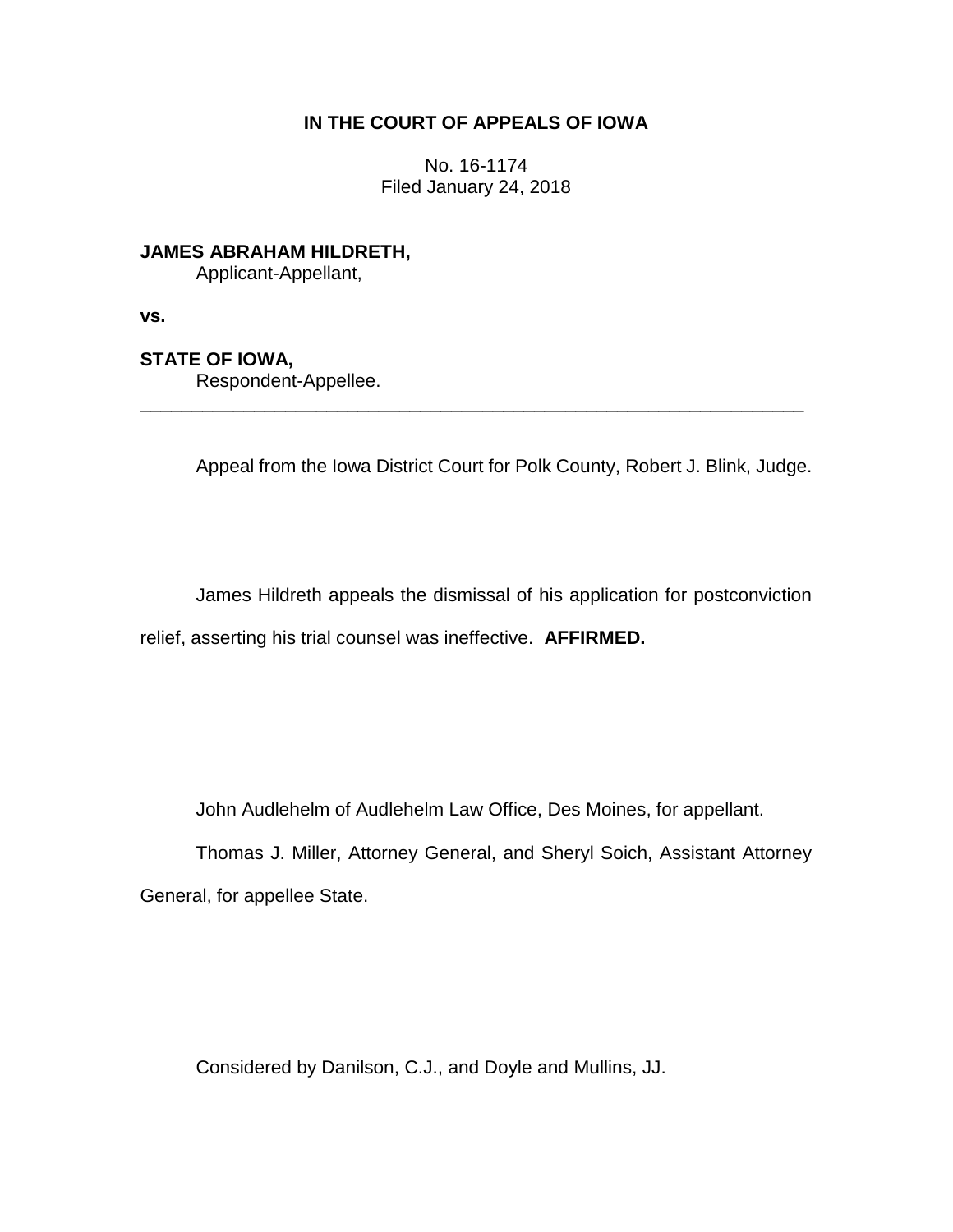**DOYLE, Judge.**

James Hildreth appeals from the dismissal of his application for postconviction relief, asserting his waiver of his right to a speedy trial was invalid by way of his trial counsel's ineffective assistance. Upon our review, we affirm.

## *I***.** *Background Facts and Proceedings***.**

On December 2, 2009, Hildreth was charged by trial information with two counts of second-degree sexual assault for sexually assaulting his fiancée's then six-year-old daughter. Trial was scheduled for January 7, 2010. On December 14, 2009, Hildreth's trial attorney filed a notice of taking depositions in the case. The prosecutor advised Hildreth's counsel that the State would withdraw any plea offer if Hildreth deposed the child victim. On January 5, 2010, Hildreth's counsel advised the prosecutor that Hildreth would be willing to forego depositions in exchange for a favorable plea offer. The same day, the State's Criminalistics Laboratory issued its DNA Report detailing the initial results of its DNA screening tests on the evidentiary samples collected from the State's evidence. Little DNA evidence was found in the collected samples, and what was found was identified to most likely belong to the victim. Further testing was ongoing, and the prosecutor and Hildreth agreed to continue the trial twice while awaiting the lab's completed DNA report, with trial scheduled for March 1, 2010. A status hearing was held February 24, 2010, and Hildreth was present. There, the prosecutor indicated the evidence was still being tested, and he did not expect the completed report for another two to three weeks. Ultimately, the district court was advised by the prosecutor and Hildreth's counsel that three options were before Hildreth.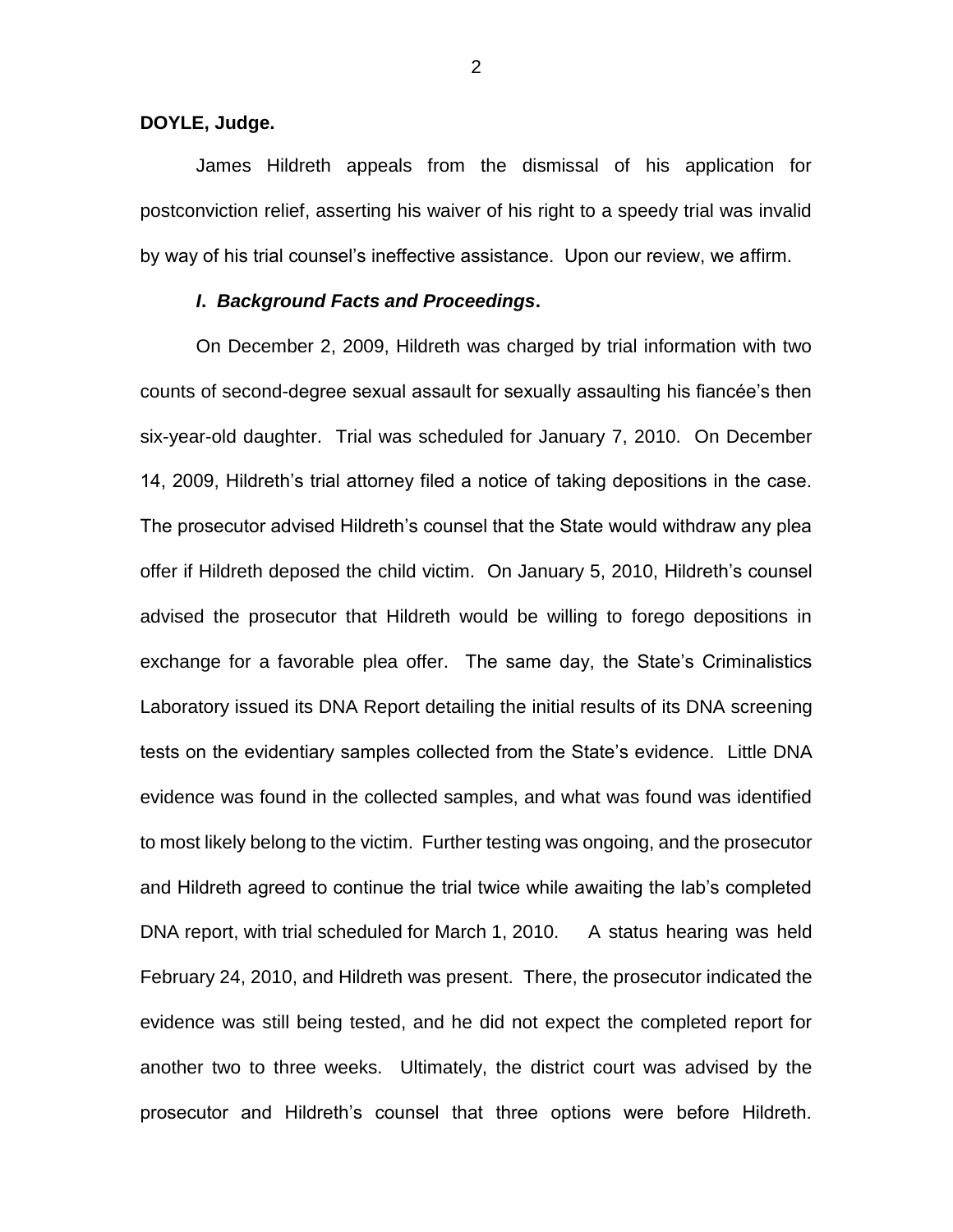Hildreth's counsel explained that the State had tendered a plea offer to Hildreth, wherein Hildreth would plead guilty to lascivious acts, a class "C" felony without the mandatory minimum. Counsel advised he had discussed the offer with Hildreth, but Hildreth had indicated he wanted to wait until the DNA testing was complete before accepting the offer. The prosecutor was willing to go to trial on the scheduled date, which complied with Iowa Rule of Criminal Procedure 2.33(2)(b)—Iowa's speedy-trial rule. The prosecutor was also willing to accept the plea offer that day, or, if Hildreth agreed to waive his rule 2.33(2)(b) right to trial within ninety days, the prosecutor would agree to continuing trial to await the results of the additional DNA testing. The prosecutor further stated:

I just want to make sure that Mr. Hildreth understands that he is not going to later, if he gets convicted, he is not going to blame his attorney because he didn't do depositions or he didn't get the DNA, which could be favorable; could be unfavorable to him. So those are the concerns.

The court conducted a colloquy with Hildreth:

THE COURT: So, Mr. Hildreth, as I understand it, you are willing to waive and you are waiving speedy trial so you can get the DNA evidence. Is that correct?

[HILDRETH]: Yes.

THE COURT: You understand, though, I will try to get this trial up within a very reasonable time. And I am trying to ballpark about 30 days or so. It could be because of the court's docket I can't do it that fast. It may take a little longer. Do you understand that?

[HILDRETH]: Yes, I do.

. . . .

THE COURT: You are willing to go along with that? [HILDRETH]: Yes.

THE COURT: And because you are taking that position, [the prosecutor] is saying, "All right, Judge. Let's continue. I'm going along. I will continue the trial date. If he wants depositions, we will get them set up. . . ." And if that is the way this runs its course, [the prosecutor] is not pulling the plea offer or at least not—just not saying, ''Okay. All deals are off, we go to trial in 30 or 60 days. . . ."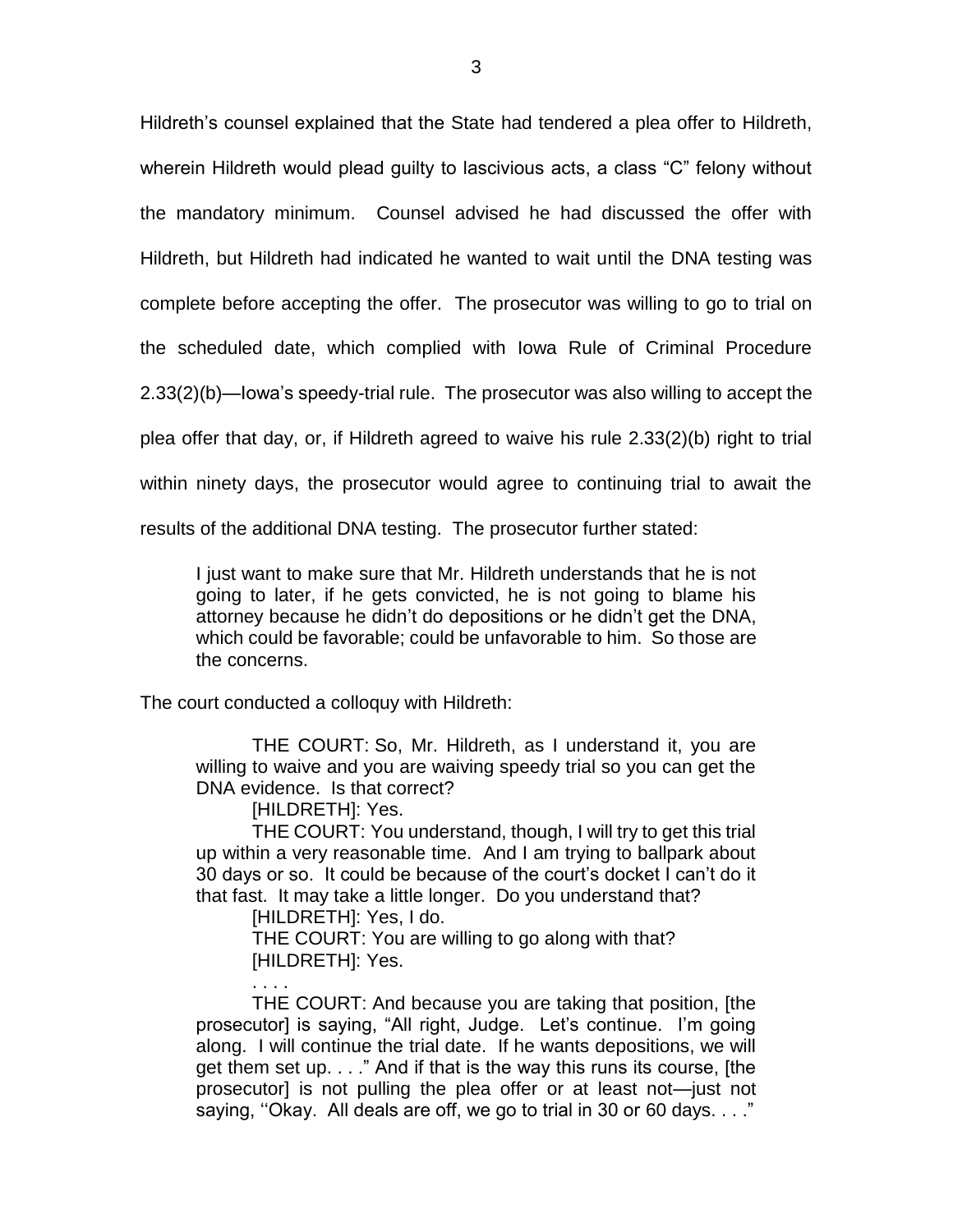THE COURT: So plea discussions are still on the table as long as that victim is not deposed. . . . Do you understand that, Mr. Hildreth? [HILDRETH]: Yes, I do.

The prosecutor requested that Hildreth sign a waiver of his rule 2.33(2)(b) right, and he did.

Shortly thereafter, the lab's DNA report was completed. The results were less than favorable to Hildreth, including finding seminal fluid on the victim's panties consistent with Hildreth's DNA profile. Thereafter, the State withdrew its prior plea offers.

The matter was tried to the bench, and Hildreth was found guilty of two counts of second-degree sexual assault. We affirmed his convictions on direct appeal. *See State v*. *Hildreth*, No. 10-1641, 2013 WL 2371194, \*1-2 (Iowa Ct. App. May 30, 2013). Hildreth later filed an application for postconviction relief (PCR), claiming, among other things, that his waiver of his right to a speedy trial was invalid by way of ineffective assistance of his trial counsel. Following a hearing, the PCR court dismissed Hildreth's PCR application.

Hildreth now appeals that ruling, arguing his trial counsel was ineffective. Our review is de novo. *See Dempsey v. State*, 860 N.W.2d 860, 868 (Iowa 2015). Ineffective assistance is shown by establishing counsel breached an essential duty that resulted in prejudice. *See id*.

## *II***.** *Discussion***.**

. . . .

Under Iowa Rule of Criminal Procedure 2.33(2)(b), if a defendant indicted for a public offense is not brought to trial within ninety days, the indictment must be dismissed unless the State proves one of the following exceptions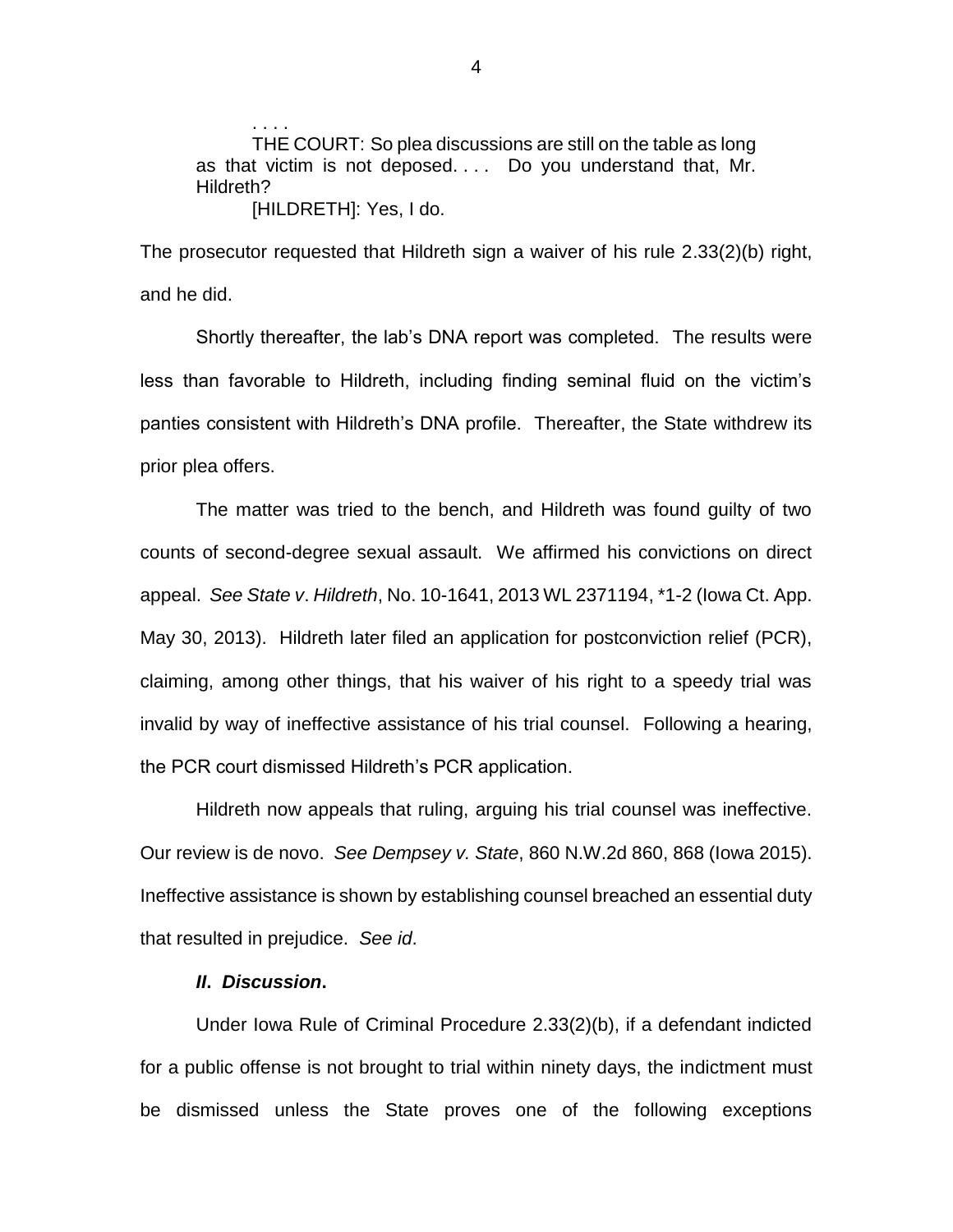occurred: (1) the defendant waived the right, (2) the defendant caused the delay, or (3) there was good cause for the delay. *See State v. Taylor*, 881 N.W.2d 72, 78 (Iowa 2016); *see also State v. Utter*, 803 N.W.2d 647, 652 (Iowa 2011). To establish the defendant waived his speedy-trial right, the State must show the defendant intentionally relinquished or abandoned the right. *See Taylor*, 881 N.W.2d at 78. "That is . . . the defendant must do so knowingly and intelligently." *Id*. at 79. Mere acquiescence of the right is not sufficient. *See id*. at 80.

In the present case, because the trial information was filed December 2, 2009, Hildreth had to be tried by March 2, 2010, unless one of the exceptions occurred. *See id*. at 78-80; *see also* Iowa R. Crim. P. 2.33(2)(b). Although Hildreth acknowledges he signed a waiver of his right to a speedy trial, he claims the waiver was not knowingly or intelligently made because of his trial counsel's actions—or lack thereof. More specifically, Hildreth insists that his trial attorney failed to provide him with the January 2010 forensic lab report, and if Hildreth had been given the report, he would not have waived his speedy-trial right. Hildreth asserts this requires dismissal of his charges. We disagree.

Hildreth relies upon *Taylor*, wherein the Iowa Supreme Court found that the district court erred in not granting Taylor's motion to dismiss her indictment because her speedy-trial right had been violated. *See Taylor*, 881 N.W.2d at 74- 80. Based upon the unusual facts of the case, the supreme court disagreed that the State had shown both good cause for its delay in bringing Taylor to trial within ninety days of her indictment and that Taylor waived her right. *See id*. Consequently, it did not address Taylor's ineffective-assistance-of-counsel claim. *See id*. at 80.

5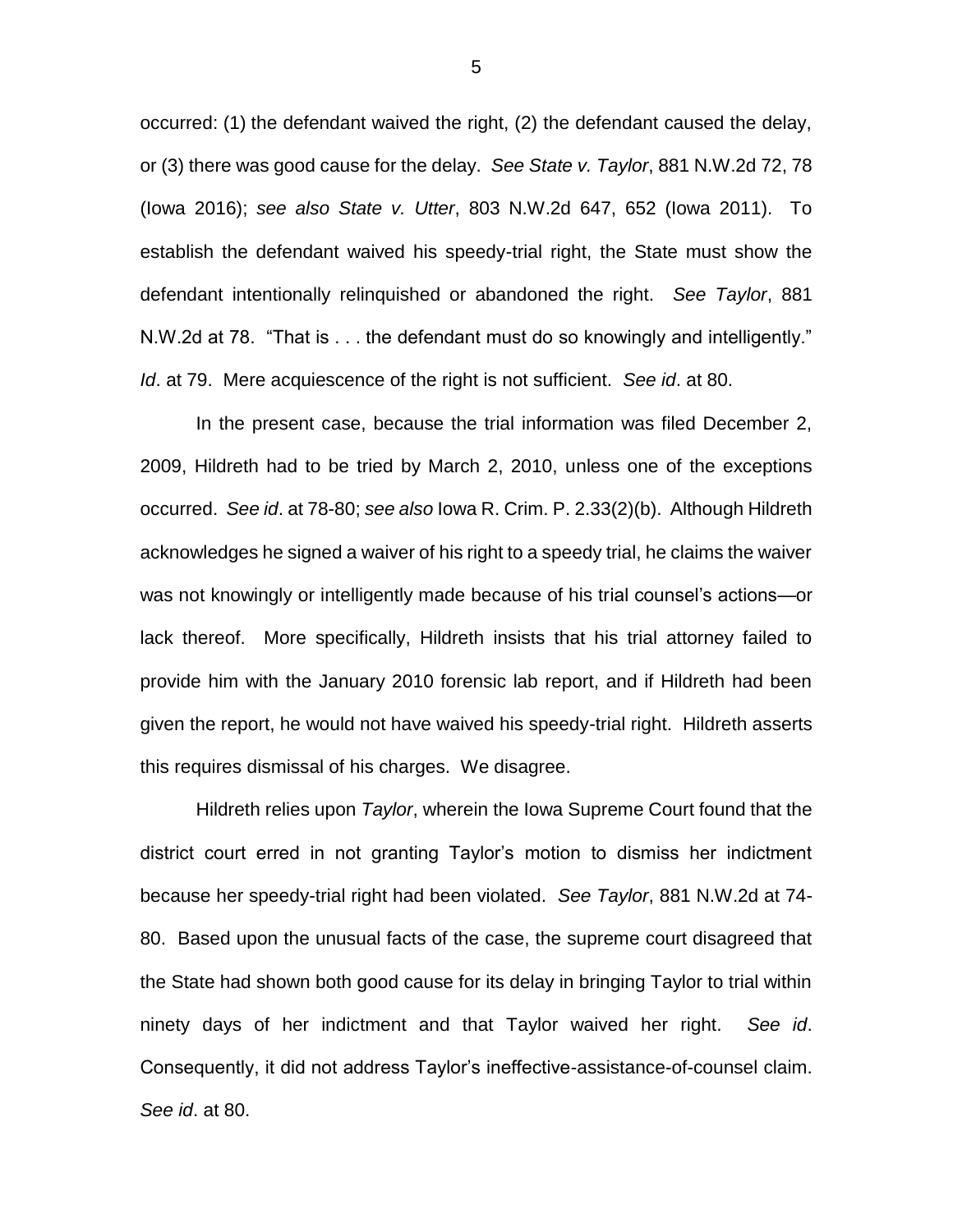Two justices of the court dissented in *Taylor* and would have affirmed the finding that Taylor waived her right to a speedy trial. *See id*. at 80-81 (Mansfield & Waterman, JJ., dissenting). Nevertheless, those justices would have preserved for possible PCR proceedings the question of whether Taylor's counsel rendered effective assistance in consenting to the waiver, because, in the dissent's view, there were possible tactical reasons that would have made waiver a good decision, even after the ninety-day deadline, such as negating the possibility of other charges being filed against Taylor. *See id*.

The dissent in *Taylor* discussed and distinguished *Taylor* from another case, *Utter*, where the supreme court found the record adequate to address on direct appeal Utter's ineffective-assistance-of-counsel claim concerning Utter's waiver of her speedy-trial right. *See id.* (discussing *Utter*, 803 N.W.2d at 655). Somewhat akin to Hildreth's argument here, the court in *Utter* found:

Utter would not have pled guilty if she had known the court was required to dismiss the information under rule 2.33 . . . . Consequently, she did not enter into the plea voluntarily or intelligently. Thus, a reasonable probability exists that, but for counsel's unprofessional errors, the result of the proceeding would have been different.

803 N.W.2d at 655. On this basis, the court found Utter's trial counsel was ineffective, vacated Utter's guilty plea, and remanded for dismissal of the information pursuant to rule 2.33. *See id*. at 655-56.

Hildreth's claim here is kind of a hybrid of those addressed in *Taylor*—in both the majority and dissenting opinions—and *Utter*. However, the facts and procedural posture of both *Taylor* and *Utter* make this case distinguishable. *See Taylor*, 881 N.W.2d at 79-80; *Utter*, 803 N.W.2d at 653-55. Hildreth's claim, like in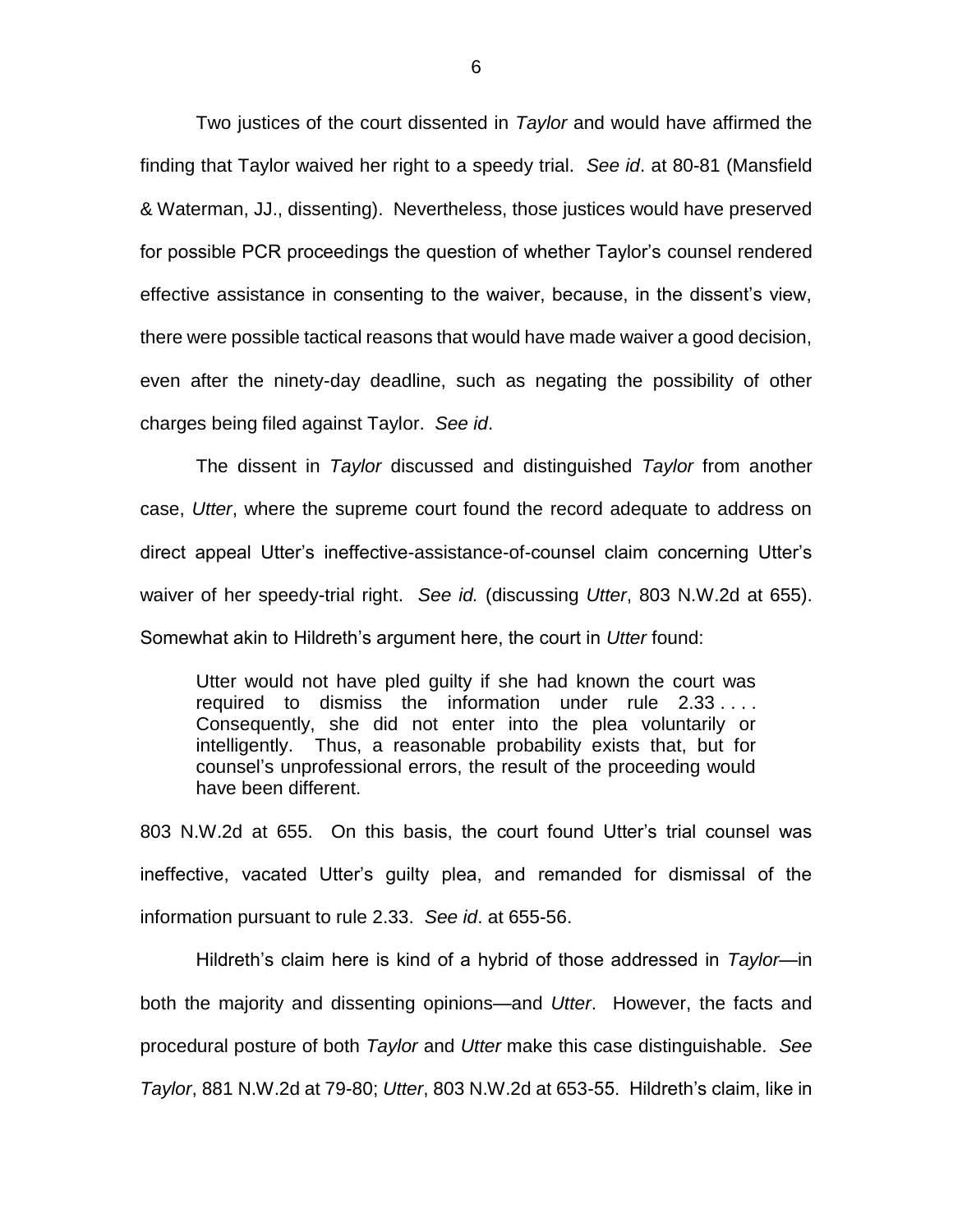*Utter* but unlike *Taylor*, is one of ineffective assistance. Utter was required to show she would not have pled guilty but for her counsel's ineffective assistance. *See Utter*, 803 N.W.2d at 653-55. Utter was able to do that by first showing her trial counsel permitted her to enter a guilty plea "after the speedy indictment time expired," which was a breach of an essential duty. *Id*. at 653. That is not what happened here.

When Hildreth agreed to waive his speedy-trial right and wait for the additional lab report, the speedy-indictment time had not expired; in fact, the State was prepared to go to trial within that deadline. Hildreth's trial counsel testified at the PCR hearing that he advised Hildreth of the risk of waiting for the additional report, and although he could not recall for certain, trial counsel testified it was his ordinary practice to give his clients lab reports when received and believed he would have given Hildreth the January 2010 report. The transcript from the February 2010 pretrial conference shows Hildreth was explicitly advised there was a possibility the additional report could be unfavorable to him, and there is no indication that Hildreth was unaware what was in the January 2010 report or that he had not seen it or received it.

Moreover, unlike in *Taylor*, Hildreth was expressly informed of his speedytrial right and agreed to waive it so he could await the completion of the additional report. *See* 881 N.W.2d at 79-80. He could have been tried within ninety days, but he knowingly waived the right. Hildreth did not establish his trial counsel breached an essential duty. Consequently, Hildreth cannot show his counsel

7